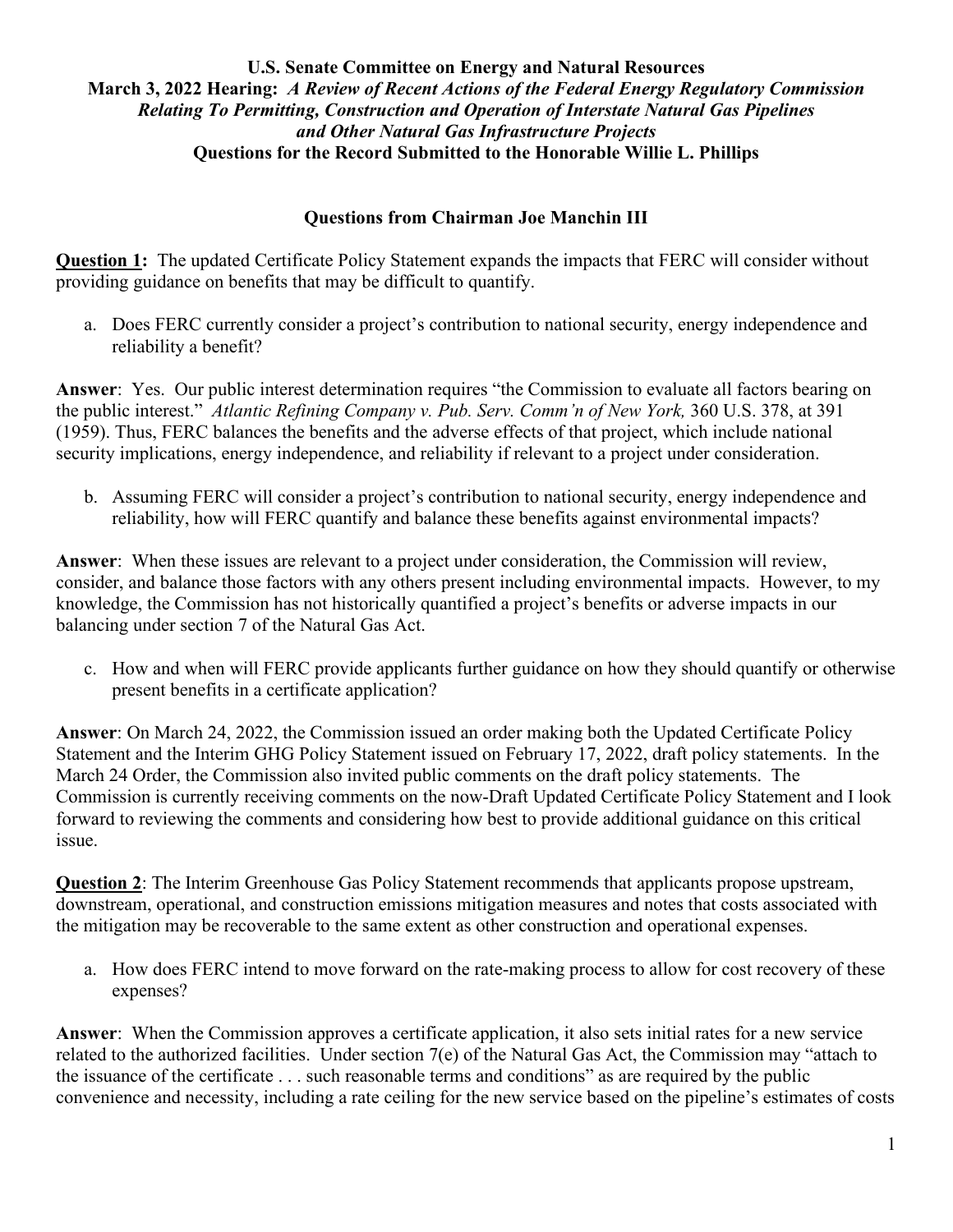and revenues. The Commission has permitted pipelines to establish a tracker to recover both mandatory and voluntary greenhouse gas cost offsets in its initial rates in certificate proceedings*. Ruby Pipeline, L.L.C.*, 131 FERC ¶ 61,007, at PP 34, 36 (2010). Consistent with this precedent, the Commission noted in the now-Draft Interim GHG Policy Statement that GHG mitigation costs would consider mitigation cost recovery in individual certificate proceedings.

b. How will applicants know what mitigation expenses FERC will find prudent and recoverable especially for upstream and downstream emissions?

**Answer**: In the now-Draft Interim GHG Policy Statement, the Commission provided several criteria that the Commission may consider when assessing whether GHG mitigation is in the public interest and, therefore those costs should be recoverable, including whether proposed mitigation or offsets are unencumbered and result in trackable, real and additional emissions reductions that the seller of the offsets had the exclusive right to sell. I look forward to receiving feedback on this proposal during the comment period.

**Question 3:** FERC's new policy statements will apply retroactively to applications currently pending before FERC, which has created uncertainty for project developers and a bottleneck in the approval of projects.

a. Since these policies apply retroactively, are you concerned that applying them retroactively will impact the financing and timeliness of project applications? Why or why not?

**Answer**: As a result of the concern expressed by this Committee and stakeholders, the Commission issued an order making both policy statements drafts and stated that it "will not apply the Updated Draft Certificate Policy Statement or the Draft GHG Policy Statement to new or pending applications."

# **Questions from Ranking Member Barrasso**

**Question 1:** You, Chairman Glick and Commissioner Clements repeatedly stated that recent court decisions required issuance of the Policy Statements the Commission issued on February 18, 2022 ("the Policy Statements"). Commissioners Danly and Christie took the contrary view. Please provide the case, pin cite, and precise quotation of each judicial precedent that in your view *requires*:

a. The issuance at all of either one or both of the Policy Statements;

**Answer**: No specific court precedent requires either statements' issuance. I supported the now-draft policy statements as an initial step to provide additional clarity and certainty for parties regarding proposals under the NGA, and to allow for FERC to move forward with those proposals that are now pending.

b. The issuance now of either one or both of the Policy Statements;

**Answer**: As noted, no specific court precedent requires either statements' issuance now.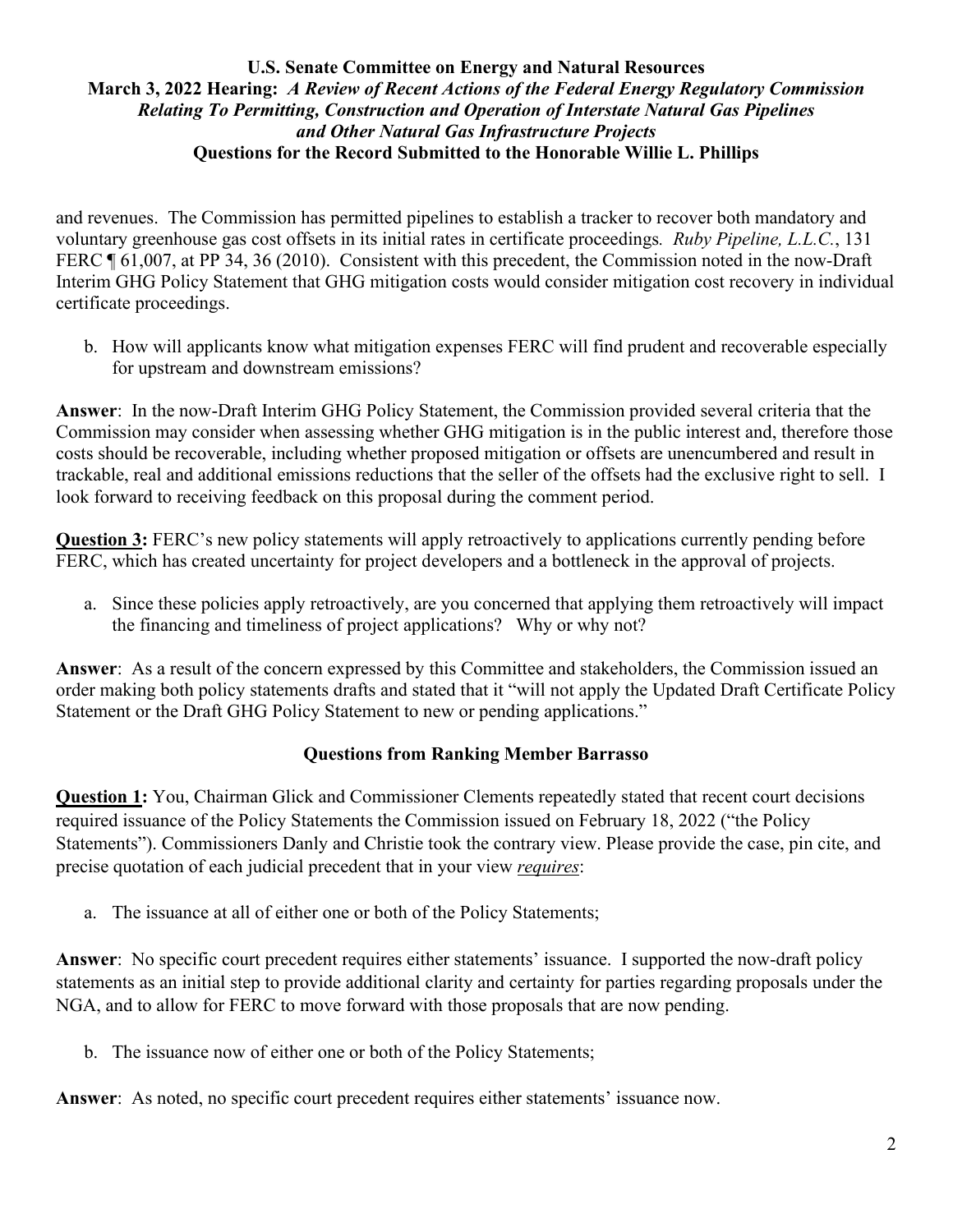c. The elevation of non-economic considerations in assessing need (in all cases not just those involving affiliate transactions) under the Natural Gas Act (NGA);

**Answer**: Section 7(e) of the Natural Gas Act directs the Commission to issue applications to construct natural gas pipelines that are required by the public convenience and necessity, and the Commission may attach "reasonable terms and conditions" as required by this command. 15 U.S.C. § 717f(e). The Supreme Court explained that this is not limited to rates, but "7(e) [of the Natural Gas Act] requires the Commission to evaluate all factors bearing on the public interest." *Atlantic Refining Company v. Pub. Serv. Comm'n of New York,* 360 U.S. 378, at 391 (1959). Echoing this finding, the Supreme Court has stated that this public interest evaluation under the NGA is meant to "encourage the orderly development of . . . natural gas at reasonable prices," as well as meet other subsidiary purposes. *NAACP v. FPC*, 425 U.S. 662, 670 (1976). To make such a finding, the Commission has balanced a proposed project's benefits, including need, against adverse impacts. In considering the public benefits of a project, the Commission has, and may, consider "meeting unserved demand, eliminating bottlenecks, access to new supplies, lower costs to consumers, providing new interconnects that improve the interstate grid, providing competitive alternatives, increasing electric reliability, or advancing clean air objectives." *Myersville Citizens for a Rural Cmty., Inc. v. FERC*, 783 F.3d 1301, 1309 (D.C. Cir. 2015). In considering any adverse impacts, the Commission has the authority to consider the project's environmental impacts. *See Id.* ("[A]dverse effects may include increased rates for preexisting customers, degradation in service, unfair competition, or negative impact on the environment or landowners' property."); *Sierra Club v. FERC*, 867 F.3d 1357, 1373 (D.C. Cir. 2017) (explaining that the Commission has the authority to theoretically "deny a pipeline certificate on the ground that the pipeline would be too harmful to the environment.").

d. The establishment of a 100,000 ton threshold to presume significance of greenhouse gas emissions (GHGs);

**Answer**: No court case explicitly requires that the Commission use a 100,000 ton threshold to presume significance. However, the National Environmental Policy Act does direct the Commission to assess the environmental impact of any major Federal action significantly affecting the quality of the human environment. 42 U.S.C. § 4332.

As noted above, the Commission issued an order making the GHG Policy Statement draft and indicated in recent orders that it will not make a significance finding while the Commission is still receiving public comment and considering approaches for assessing significance in a pending proceeding. *See Columbia Gulf Transmission, LLC*, 178 FERC ¶ 61,198 (2020) (Phillips and Christie, Comm'rs, concurring) ("We should continue to provide as much detail as possible in accordance with our NEPA requirements, but to the extent we make a determination that GHG impacts are significant or not – and an undue focus on drawing a bright line between "significance" and "insignificance" would appear to elevate form over substance – we would like to identify the factors considered or otherwise explain our determination.").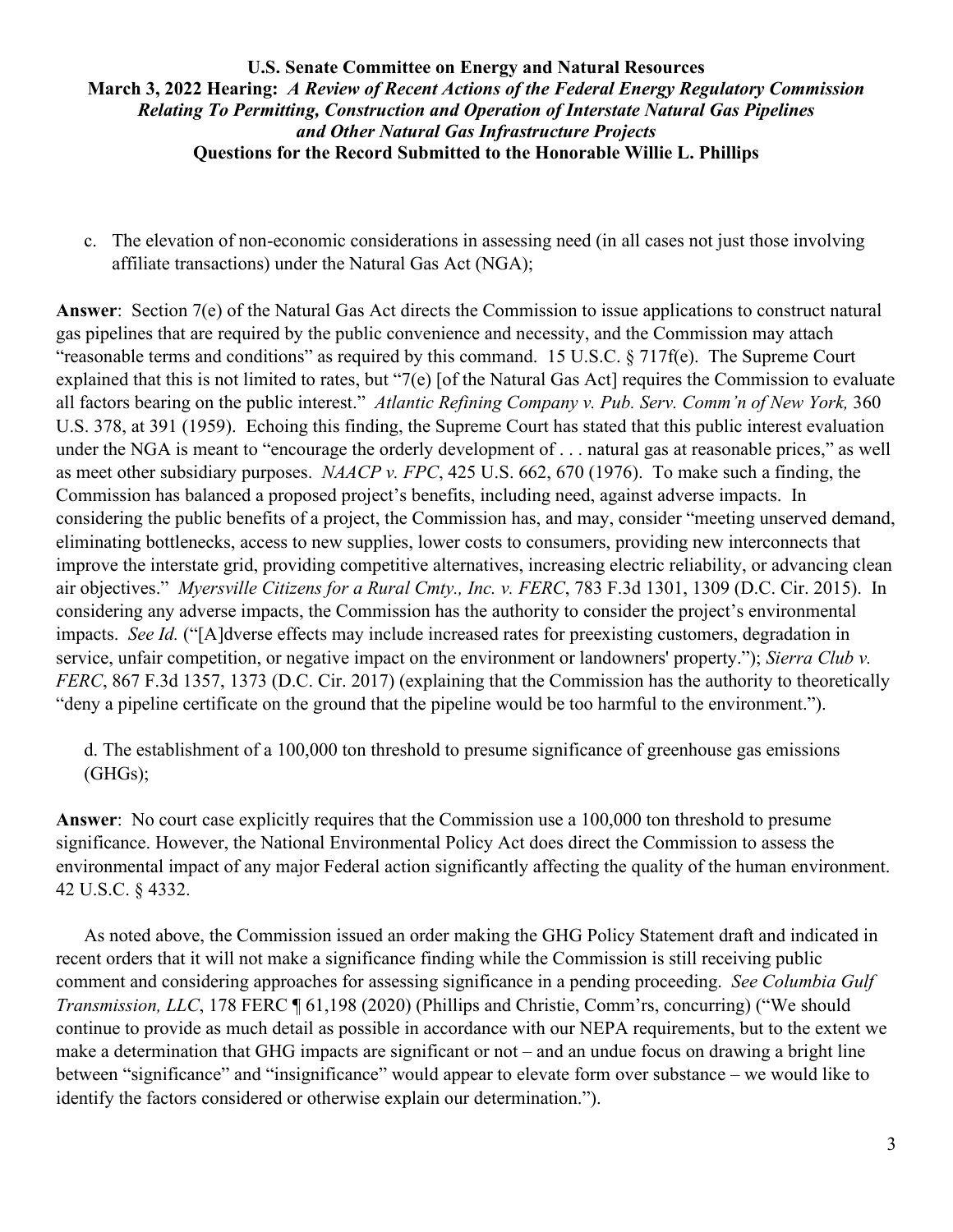d. The use of an Environmental Impact Statement (EIS) instead of an Environmental Assessment (EA) as the default NEPA document;

**Answer:** No court precedent requires that an EIS is, as categorical matter, the default NEPA document. NEPA requires federal agencies to perform an EIS whenever the impacts of a proposed project will have a significant impact on the human environment. If it is unclear whether an EIS is required, then an agency may first prepare an EA. If the EA concludes that the agency action will not have a significant impact on the environment, no EIS is necessary. If an EA cannot conclude that the action will not have a significant impact, then it should prepare a supplemental NEPA document, such as an EIS.

e. The consideration of downstream and upstream greenhouse gas emissions beyond *Sabal Trail* requirements as described in *Appalachian Voices v. FERC* WL 847199 (2019) (Affirming the Commission's determination and writing that *Sabal Trail* required that "FERC must either quantify and consider the project's downstream carbon emissions or explain in more detail why it cannot do so."); and

**Answer**: *Appalachian Voices v. FERC*, is consistent with *Sierra Club v. FERC*, 867 F.3d 1357 (D.C. Cir. 2017) (*Sabal Trail*). As noted above, the Commission did not make a significance determination in its most recent certificate orders. *See Columbia Gulf Transmission, LLC*, 178 FERC ¶ 61,198 (2020).

f. The seizure of jurisdiction over the entire natural gas industry from well head to end use.

**Answer:** No court precedent supports this interpretation, which conflicts with the plain language of the Natural Gas Act.

**Question 2:** During the hearing, a majority of Commissioners argued that the Policy Statements were required because the majority was concerned that current and future projects would be remanded or vacated by the courts. However, many certificates have been approved since *Sabal Trail*.

Please specify the cases in which certificate orders were vacated or remanded because of a failure to prepare an EIS instead of an EA in accordance with *Sabal Trail* as outlined by *Appalachian Voices v. FERC* WL 847199 (2019) ("FERC must either quantify and consider the project's downstream carbon emissions or explain in more detail why it cannot do so.") Please limit your answer to FERC certificate orders issued under section 7 and not cases where cooperating agencies have been reversed on appeal. Please provide this information in chart form. Please include in the chart certificate cases that have been upheld since the issuance of *Sabal Trail*.

**Answer**: The Chairman has prepared this information in his response and I defer to his response.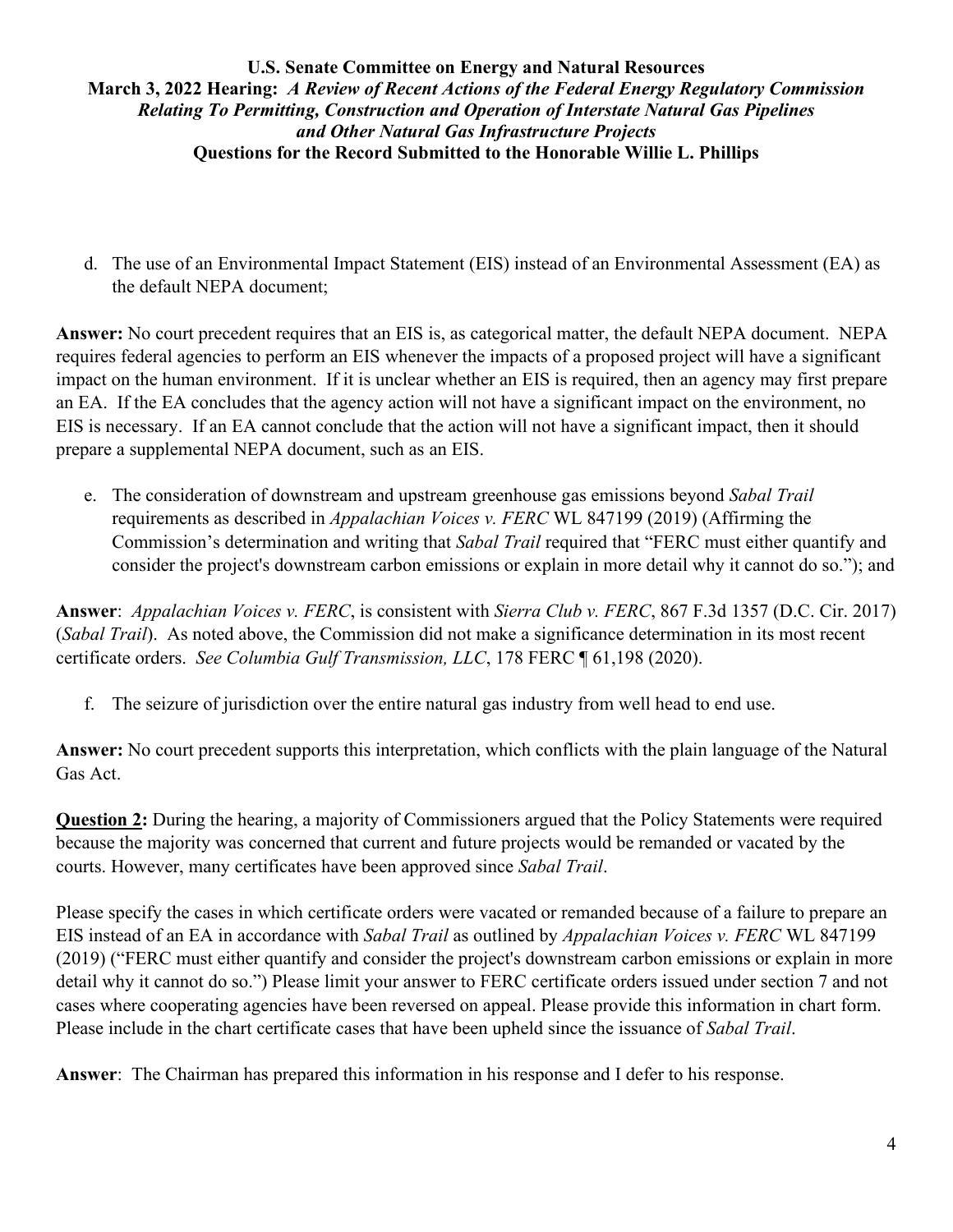**Question 3:** All three Commissioners who voted for the Policy Statements argued in this hearing that the Commission acted to establish regulatory certainty. However, the record of this hearing includes multiple statements that indicate the Policy Statements lead to *greater uncertainty and not more certainty*.

a. How can ambiguous and open-ended Policy Statements with no benchmarks encourage certainty in the heavily regulated and capital intensive interstate natural gas sector?

**Answer**: The Commission sought to update the framework outlined in the 1999 Certificate Policy Statement based on stakeholder feedback. Statements of policy are meant to be informal and non-binding. As the D.C. Circuit has explained, a policy statement only "announces the agency's tentative intentions for the future." *Pacific Gas & Electric Co. v. FPC*, 506 F.2d 33, 38 (D.C. Cir. 1974). I supported the policy statements as an initial step to provide certainty for parties by creating more legally durable orders that will avoid years of protracted litigation. Nonetheless, as discussed, on March 24 a bipartisan Commission voted to make both the Updated Certificate Policy Statement and the Interim GHG Policy Statement drafts and we are currently considering comments and how best to revise the now draft policy statements.

b. If you disagree that the Policy Statements are ambiguous and open-ended, please identify specifically the standards that you think they establish. Please include a reference to the Paragraph(s) in either or both of the Policy Statements that support your view.

**Answer:** As discussed, we are currently considering comments on how best to proceed with the now draft policy statements; however, a policy statement, by design, "is merely an announcement to the public of the policy which the agency hopes to implement in future rulemakings or adjudications," and will not itself establish binding standards. *Pacific Gas & Elecectric Co. v. FPC*, 506 F.2d 33 at 38.

c. Why do you think the recent Policy Statements have spurred such a high level of concern?

**Answer**: I think there are applicants and stakeholders who were concerned that any change in our administration of section 7 of the Natural Gas Act may stall or lead to the denial of natural gas projects. A concern especially heightened with the current geopolitical instability associated with Russia's invasion of Ukraine.

**Question 4:** During the hearing in response to Chairman Manchin, Chairman Glick and Commissioner Christie expressed differing views about when and under what circumstances the full Commission has had or will have an opportunity to vote on pipeline orders. Chairman Glick has been consistent in correspondence beginning as long ago as May 2021 and continuing as recently as in a letter to me on March 1, 2022 that he would not and has not put any application then under review on hold while the Commission completed its work on the Policy Statements that were issued on February 18. During the hearing, after asking Chairman Manchin for leave to respond to Commissioner Christie, Chairman Glick testified: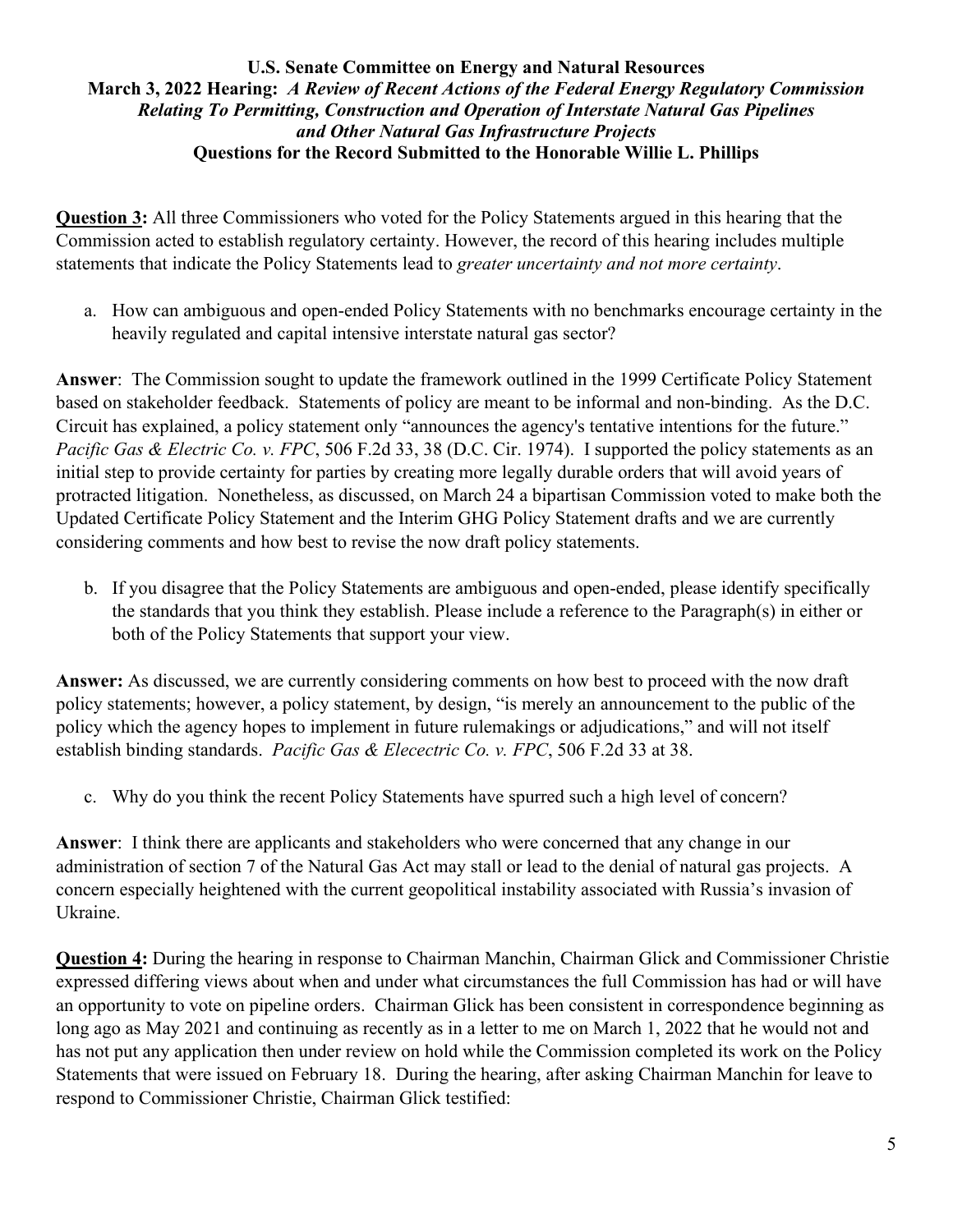"I have put orders up that I've disagreed with. As a Chair, I would never -- I'm not going to stand in the way -- even if I disagree with the majority of commissioner votes, I'm always going to put . . . the orders up for a vote even if I don't agree with the order."

a. Please provide the facts as you know them (or with reasonable diligence can discern them) whether the full Commission's consideration of an Order on an application under section 7 or an authorization under section 3 of the Natural Gas Act in any proceeding was delayed (for example, even after the completion of an Environmental Impact Statement) awaiting the Policy Statements that were issued on February 18. For any such application, please state the facts that support your view in support of or contrary to a claim of delay.

**Answer**: The Chairman is responsible for the executive and administrative operation of the Commission, including supervising personnel, distributing work, and controlling when orders are presented for a vote. I joined the Commission in December 2021, and voted for authorizations under sections 3 and 7 of the Natural Gas Act as they were presented.

b. Looking forward, please comment on Chairman Glick's statement in his letter to me of March 1, 2022 (as part of his response to the first question in my letter of February 15, 2022) that the Commission will not "hold up orders that are ready to issue and are supported by any majority of Commissioners based on these policy statements or work related thereto." Is there any Commission rule that either prohibits or expressly permits orders that are ready to issue *but are not supported* by any majority of Commissioners based on any policy statement or work related to such policy statement to be held off the Commission's agenda for a vote?

**Answer:** I am aware of no such rule or practice. My understanding is once an order is ready to issue, it is presented for voting.

c. Wouldn't a practice to hold up orders *not supported by a majority of Commissioners based on a particular policy statement* in effect deny an applicant the opportunity to have a resolution of its application? If so, wouldn't that be unfair?

**Answer**: I would never agree to any informal policy, had there been one, to delay acting on pending proposals based on issuing a future policy statement. I acted to approve authorizations under the 1999 Certificate Policy Statement before and after acting on the now-draft policy statements.

**Question 5:** Commission staff has repeatedly said that it is unable to assess the impact of an individual project on climate change. In the Delta Lateral Order (CP21-197) issued this week, Commission staff again stated that "FERC staff is unable to determine significance with regards to climate change impacts." Why is the Commission still unable to make a determination on the impact of greenhouse gases after the issuance of a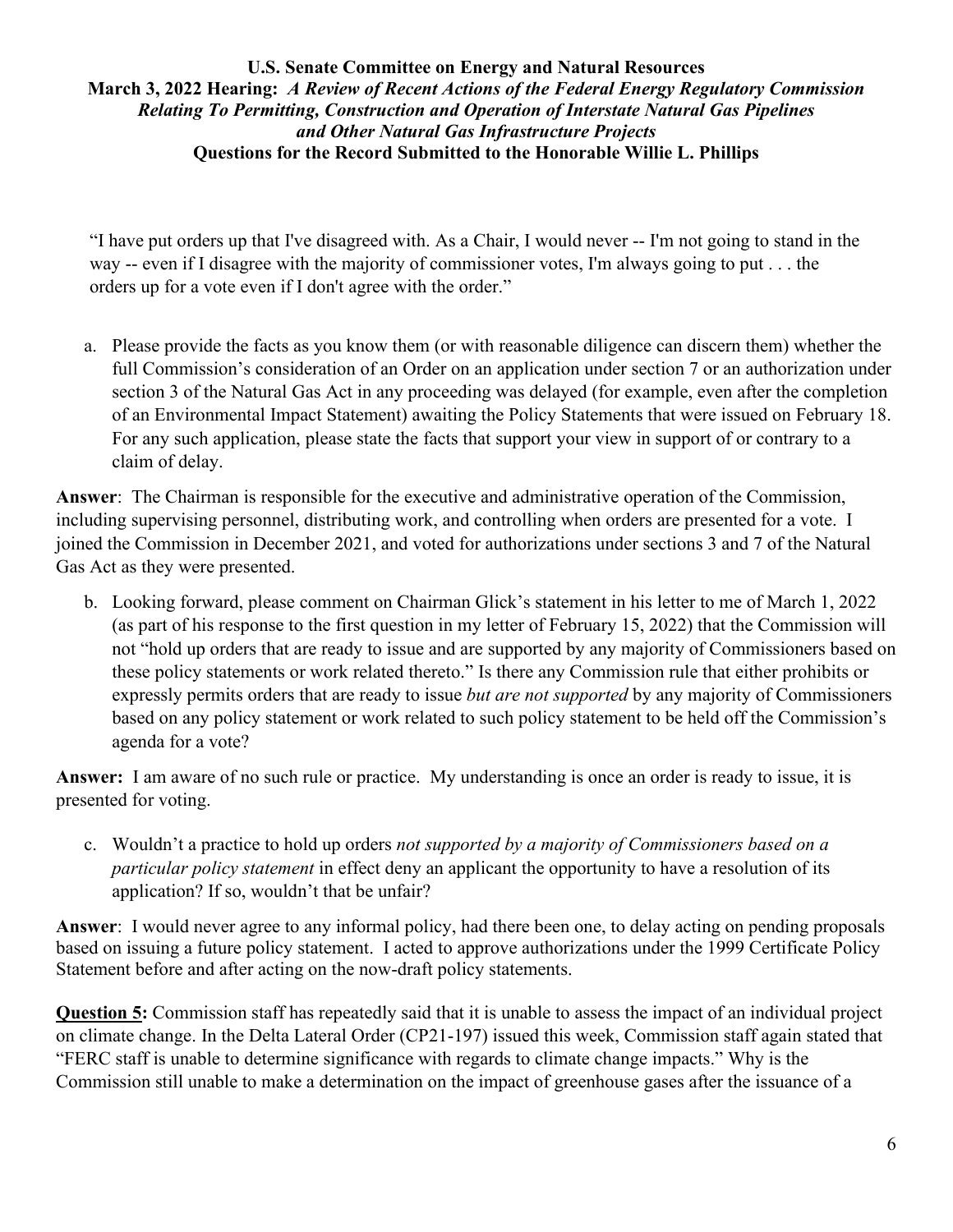Policy Statement that was designed to do just that? Why, and if so when, is it reasonable to expect this situation to change?

**Answer**: My understanding is that the Delta Lateral EIS was finalized for printing before the now-draft policy statements were issued in February. The Commission unanimously approved several certificate applications at the March 24, 2022 Commission meeting, and, as noted above, indicated that it will not make a significance finding while the Commission considers approaches for assessing significance in a pending proceeding.

**Question 6:** Assuming that the Commission has applied the Policy Statements issued on February 18, if a natural gas project purchased carbon credits or funded environmental restoration in satisfaction of a commitment it made as part of its certificate application (a commitment it made in response to the Commission's "encouragement" and to increase the likelihood that the Commission would approve its application), would the Commission allow for recovery of the costs in rates of satisfying such mitigation commitments? If so, how would the Commission evaluate such costs for recovery?

**Answer**: The Commission has not applied the policy statements, which, as noted, are now drafts.

**Question 7:** Should the Interim GHG Policy Statement be revised to provide specific guidance on cost recovery for mitigation measures?

- a. If so, does the Commission or its staff have particular methodologies under consideration?
- b. If not, why not?
- c. When and in what form will the Commission disclose these methodologies to the public?
- d. Please keep me informed of progress on the specific requirements for cost recovery for mitigation measures approved by the Commission.

**Answer**: These are issues that I will consider based on comments filed in the record. As noted, the Commission has permitted cost recovery in initial rates for mitigation measures.

**Question 8:** The Department of Energy has an extensive program to promote hydrogen as an input fuel for the United States economy, including the energy sector. Hydrogen as an input for electricity generation, industrial processes, and domestic uses can help reduce emissions of greenhouse gases. Existing natural gas pipelines could help to deliver hydrogen in the future. How can the Commission enable the interstate natural gas pipeline system to: i) adapt to the greater use and transport of hydrogen; and, ii) help strengthen the reliability of an electric grid that will be expected to depend on primary energy inputs that have lower carbon emissions than today, including a greater contribution from intermittent sources of electric generation?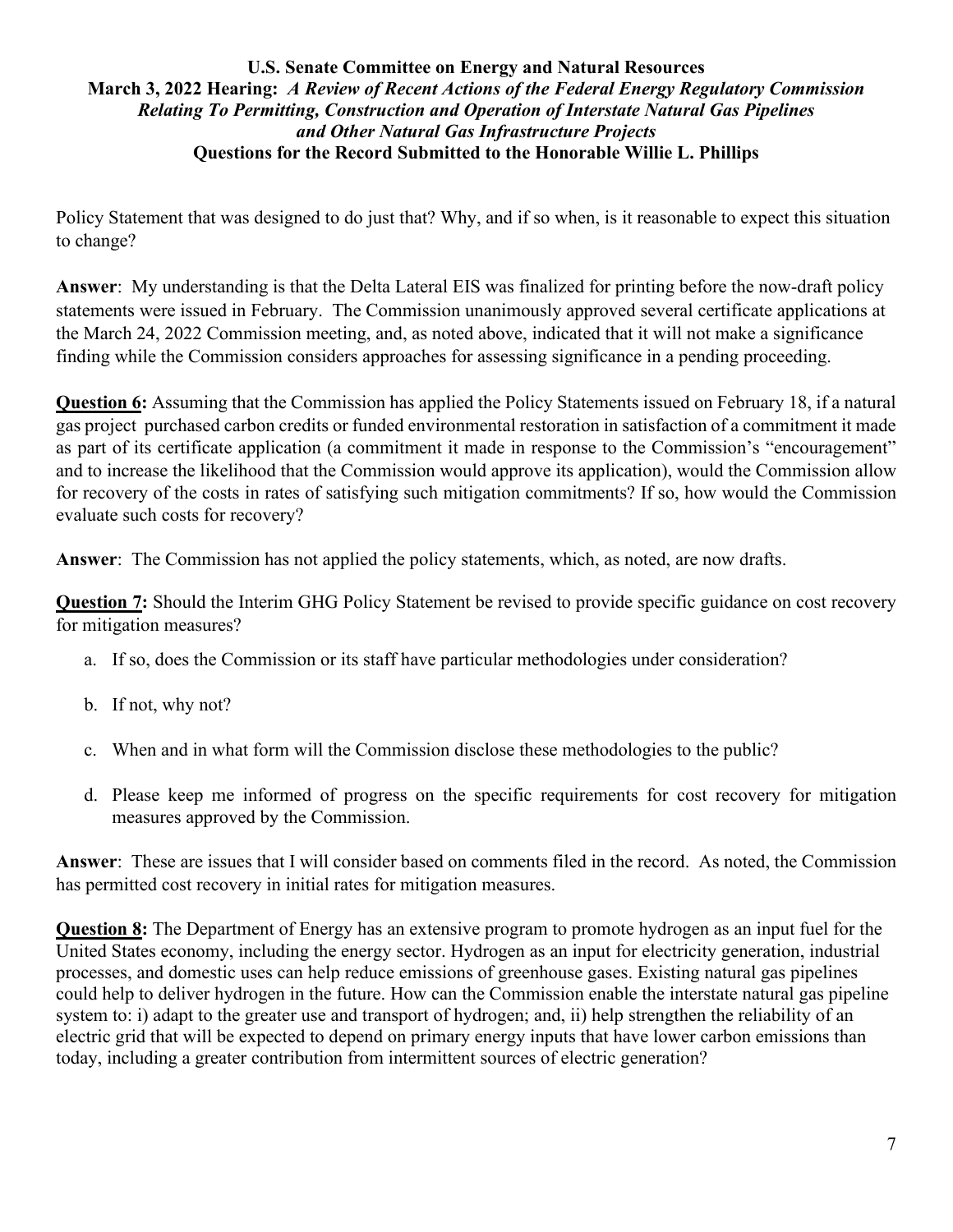**Answer:** The Commission oversees natural gas pipelines that seek to transport natural gas blended with hydrogen. If a natural gas company wishes to transport such fuel, it would revise its tariff governing its gas quality standards, subject to Commission review. My understanding is that no federal agency has authority over pure hydrogen pipelines analogous to the Commission's authority under the Natural Gas Act. I am aware of stakeholder interest in hydrogen fuel, as well the Department of Energy's investments in hydrogen technology, including hydrogen hubs.

I also recognize the role natural gas pipelines play to support generation and I am eager to work on efforts to improve gas-electric coordination. Enhancing the coordination between natural gas and electric systems will help to prevent winter blackouts and the kind of effects witnessed during Winter Storm Uri. Because of the interdependencies between the gas and electric sectors that came to light and the vulnerabilities of natural gas infrastructure that were exposed during the winter storm, I support natural gas facilities implementing and maintaining cold weather preparedness plans. During Uri, millions of Americans were dependent upon natural gas not only to heat their homes, but also to provide the fuel for the generating units that would provide the energy to consumers.

**Question 9:** In the Northeast, many natural gas utilities have been forced to place a moratorium on new service hookups because of insufficient gas supply. Many existing interstate pipelines are operating at maximum capacity and still cannot keep pace with demand.

The North American Electric Reliability Corporation's 2021 Long-Term Reliability Assessment states: "In New England, limited natural gas pipeline capacity leads to a reliance on fuel oil and imported liquefied natural gas (LNG) to meet winter peak loads. Limited natural gas pipeline capacity and lack of redundancy is a concern for electric reliability in normal winter and a serious risk in a long-duration, extreme cold conditions."[1](#page-7-0) How should and will the Commission help to address these problems?

**Answer**: As an initial matter, the Commission will consider the merits of any proposed pipeline that seeks to serve the Northeast. At our March Open Meeting, the Commission approved a recent project that will allow a moratorium on new natural gas service to lift outside of New York City. *Iroquois Gas Trans. Sys. L.P.*, 178 FERC ¶ 61,200 (2022). I also agree long-term reliability is a concern in ISO-NE and support efforts by the Commission to help address these issues through, for example, a Winter-Readiness Technical Conference on April 27-28, 2022, a review of forthcoming NERC energy assurance reliability standards, and other efforts to ensure market mechanisms are designed to address electric reliability.

**Question 10:** What analysis, if any, did the Commission perform to assess the potential impact of the policies articulated in the Policy Statements on i) the sufficiency or reliability of natural gas or electric service; or ii) the cost of natural gas or electricity?

<span id="page-7-0"></span>a. If such analyses were performed, what did they show?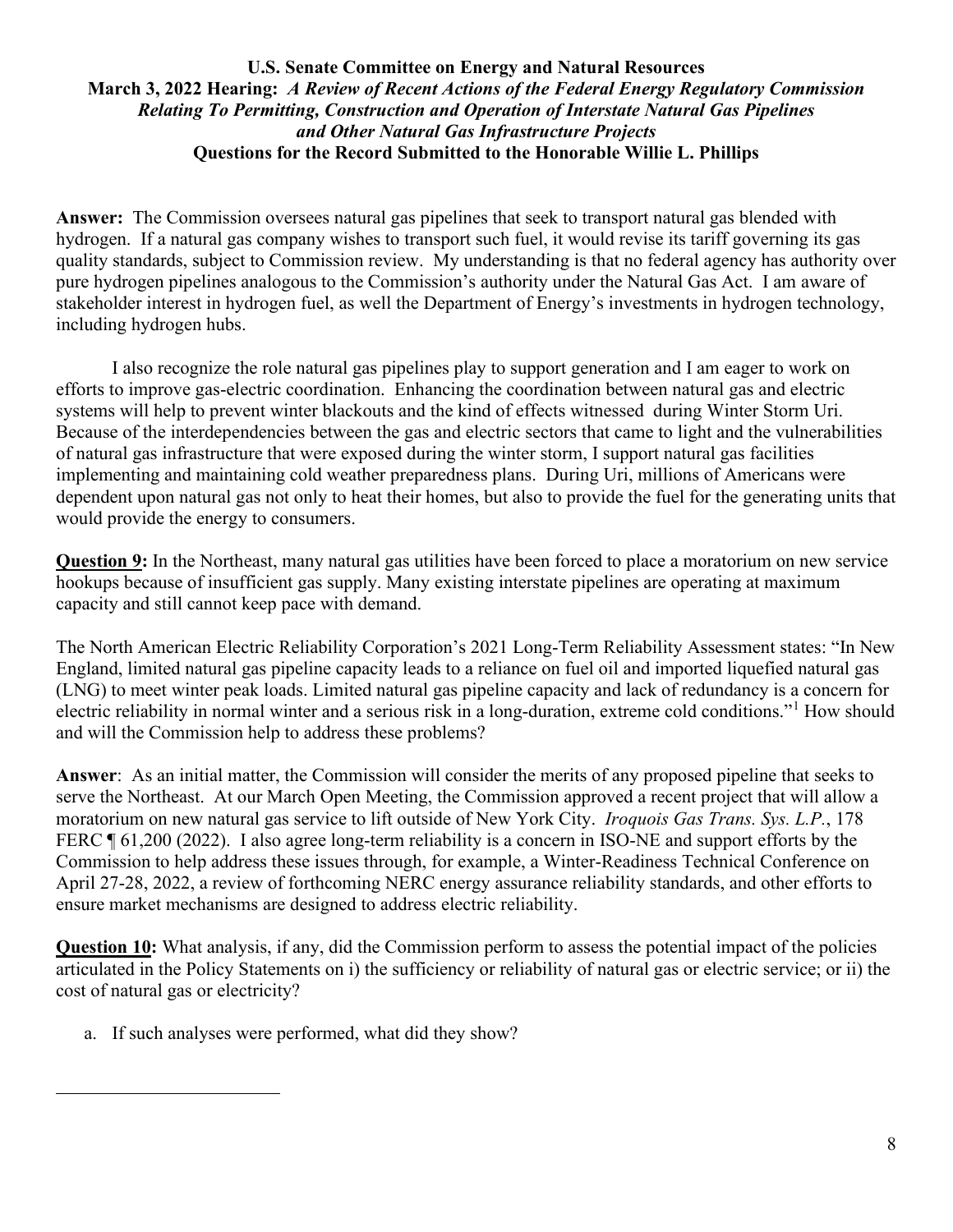- b. If such analyses were not performed, why were they not performed?
- c. Is there any plan to perform such an analysis going forward?

**Answer:** My understanding is that Commission staff did not conduct additional analysis but relied on the over 38,000 comments submitted to the Notices of Inquiry on updates to the 1999 Certificate Policy Statement. While Commission staff does not plan to perform the analysis you've identified, I will consider additional stakeholder feedback in the current comment period on the reliability risks associated with the now draft policy statements as well as the risks as associated with protracted litigation concerning FERC's orders.

**Question 11:** Should the immediate applicability of the Policy Statements issued on February 18 to currently pending applications for certificates under section 7 of the NGA be a reason to delay or deny requests for route changes or technical changes in a natural gas project? If so, please provide the reasons for your view. If not, when will or should the Commission act on such applications or provide assurance to applicants that action will be forthcoming?

**Answer:** As noted, in the March 24, 2022 order designating the policy statements as draft policy statements, the Commission clarified that it will not apply the policy statements to pending applications.

**Question 12:** In an answer to Chairman Manchin's question, you said you are "committed to making sure that if there's a better framework, if there are reasonable, legally durable modifications that we can make to these policies, I'm committed to doing so." Chairman Glick asserted that the leading case that is requiring the Commission to consider downstream greenhouse gas emissions is *Sabal Trail*. According to Commissioner Danly, *Sabal Trail* only requires the Commission "to give an upper bound estimate of the downstream GHG emissions that are reasonably foreseeable and explain why it is … unable to assess the particular project's impacts on the environment … due to the emissions from that particular project."

**Answer**: As noted, I recently issued a joint concurrence with Commissioner Christie outlining our approach to assessing GHG emissions pursuant to NEPA. As stated there, in the absence of an agreed upon threshold which is currently under review in the now draft GHG policy statement— or any criteria to identify a project's specific effects on the climate, I believe we fulfill our NEPA obligations by disclosing a project's GHG emissions and putting those emissions into context. *See Columbia Gulf Transmission, LLC*, 178 FERC ¶ 61,198 (2020) (Phillips and Christie, Comm'rs, concurring) ("We should continue to provide as much detail as possible in accordance with our NEPA requirements, but to the extent we make a determination that GHG impacts are significant or not – and an undue focus on drawing a bright line between "significance" and "insignificance" would appear to elevate form over substance – we would like to identify the factors considered or otherwise explain our determination.").

**Question 13:** Paragraph 3 of the Commission's *Updated Policy Statement on Certification of New Interstate Natural Gas Facilities* provides that the Updated Policy Statement "does not establish binding rules and is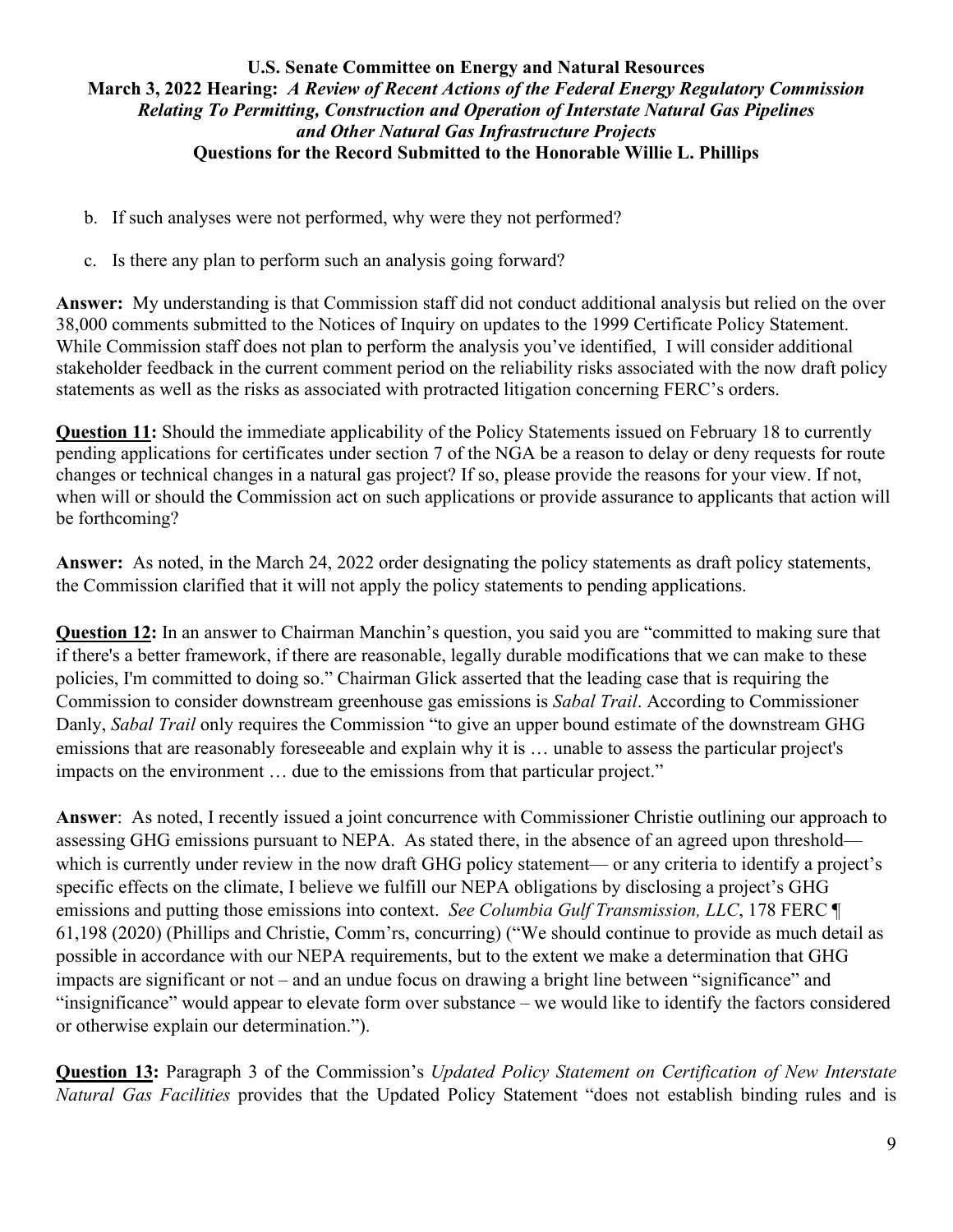intended to explain how the Commission will consider applications to construct new interstate natural gas transportation facilities."

- a. How will you ensure that the Updated Policy Statement does not establish binding rules?
- b. If the Updated Policy Statement is merely hortatory, what is its value, how does it bring certainty to regulation?
- c. How will you ensure that the Updated Policy Statement or its application in a specific proceeding will not impair the reliability or sufficiency of interstate natural gas supply or the reliability or resilience of the nation's electric grids?
- d. How will you ensure that the Updated Policy Statement or its application in a specific proceeding will not drive up the cost of natural gas or electricity?
- e. Please respond to each of the foregoing subparts of this question with respect to the Interim Policy Statement on GHG Emissions.
- f. How do you intend to monitor the impact of the Policy Statements issued on February 18 or their application to pending or yet-to-be filed certificate applications to ensure that energy reliability and affordability are protected?
- g. What types of information would be helpful to your analysis?
- h. In light of the commitments you made to Senator Manchin during the hearing, will you seek to modify or limit the application of the Policy Statements issued on February 18 if you find that energy reliability or affordability is unduly at risk? And, if so, what steps will you take?
- i. Do you believe that parties could be aggrieved by the Policy Statements issued on February 18? If not, why not? Please be specific. If so, what steps should such parties take to seek relief?

**Answer**: A Policy Statement cannot establish binding rules. General statements of policy under the Administrative Procedure Act are agency statements of general applicability, not binding on members of the public, "issued . . . to advise the public prospectively of the manner in which the agency proposes to exercise a discretionary power." As noted, in a March 24, 2022 order, the Commission designated the policy statements as draft policy statements and clarified that it will not apply the policy statements to pending applications. I look forward to considering comments and feedback during this period.

**Question 14:** Given your concerns about disadvantaged communities and the burden imposed on the people in those communities when energy is too expensive or unreliable, will you consider the impact on energy costs or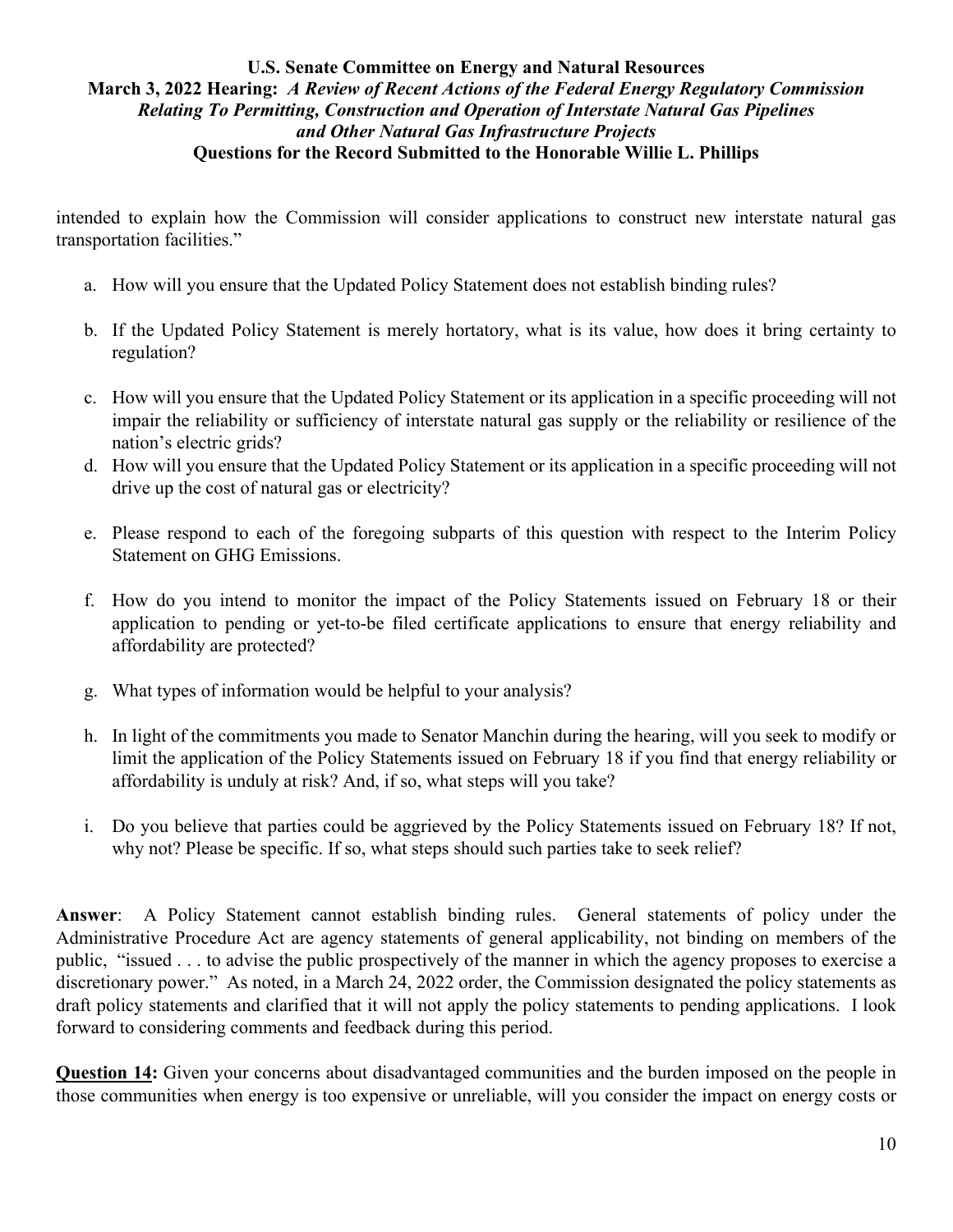the sufficiency and reliability of natural gas or electric service as part of your "environmental justice" review for a pipeline application?

**Answer**: In the now draft Updated Certificate Policy Statement, the Commission explained that it would consider adverse impacts to landowners and surrounding communities, including environmental justice communities, and would review these impacts pursuant to the National Environmental Policy Act. The draft indicated that the Commission would consider any benefits beyond demand supported in the record, and I will carefully consider your suggested criteria in reviewing comments for any revised final statement and its future application.

**Question 15:** At what point in time or under what circumstances does it become an injustice to make it more difficult to complete projects that will keep natural gas supply sufficient or lower the risk of electric outages? And at what point in time or under what circumstances does it become an injustice to expose people in disadvantaged communities to a greater risk of energy insecurity?

**Answer**: The Natural Gas Act requires the Commission to approve projects in the public interest to "encourage the orderly development of . . . natural gas at reasonable prices." *NAACP v. FPC*, 425 U.S. 662, 670 (1976). I continue to support timely and legally durable authorizations of needed natural gas infrastructure projects to ensure the public has access to needed natural gas service. There is no instance in which I would not consider how our decisions ensure that benefits, including reliability and energy security, are passed along to everyone. Especially disadvantaged and environmental justice communities.

# **Questions from Senator Steve Daines**

**Question 1:** Commissioner Phillips, when we spoke you mentioned that you believe it is important to evaluate the affordability and reliability of energy for consumers when making decisions. This action puts up additional roadblocks for consumers access to affordable and reliable energy and will arguably make access to energy harder and more expensive for rural states and consumers. Can you explain how increasing red tape and burdensome regulations leads to cheaper energy and will not lead to raising the costs of energy for Montanans?

**Answer:** On March 24, 2022, the Commission issued an order making both the Updated Certificate Policy Statement and the Interim GHG Policy Statement draft policy statements. In the March 24 Order, the Commission invited public comments on the now-draft policy statements. I remain committed to ensuring that our approach to certificating new natural gas infrastructure articulated in any finalized policy statement recognizes that investments are needed and that initial transportation rates are in the public interest to support the continued development of a reliable natural gas transportation system. I also welcome additional stakeholder feedback in the current comment period on the risks associated with protracted litigation concerning FERC's orders under the NGA.

**Question 2:** Commissioner Phillips, do you believe that the actions by FERC will lead to a longer permitting process for applicants?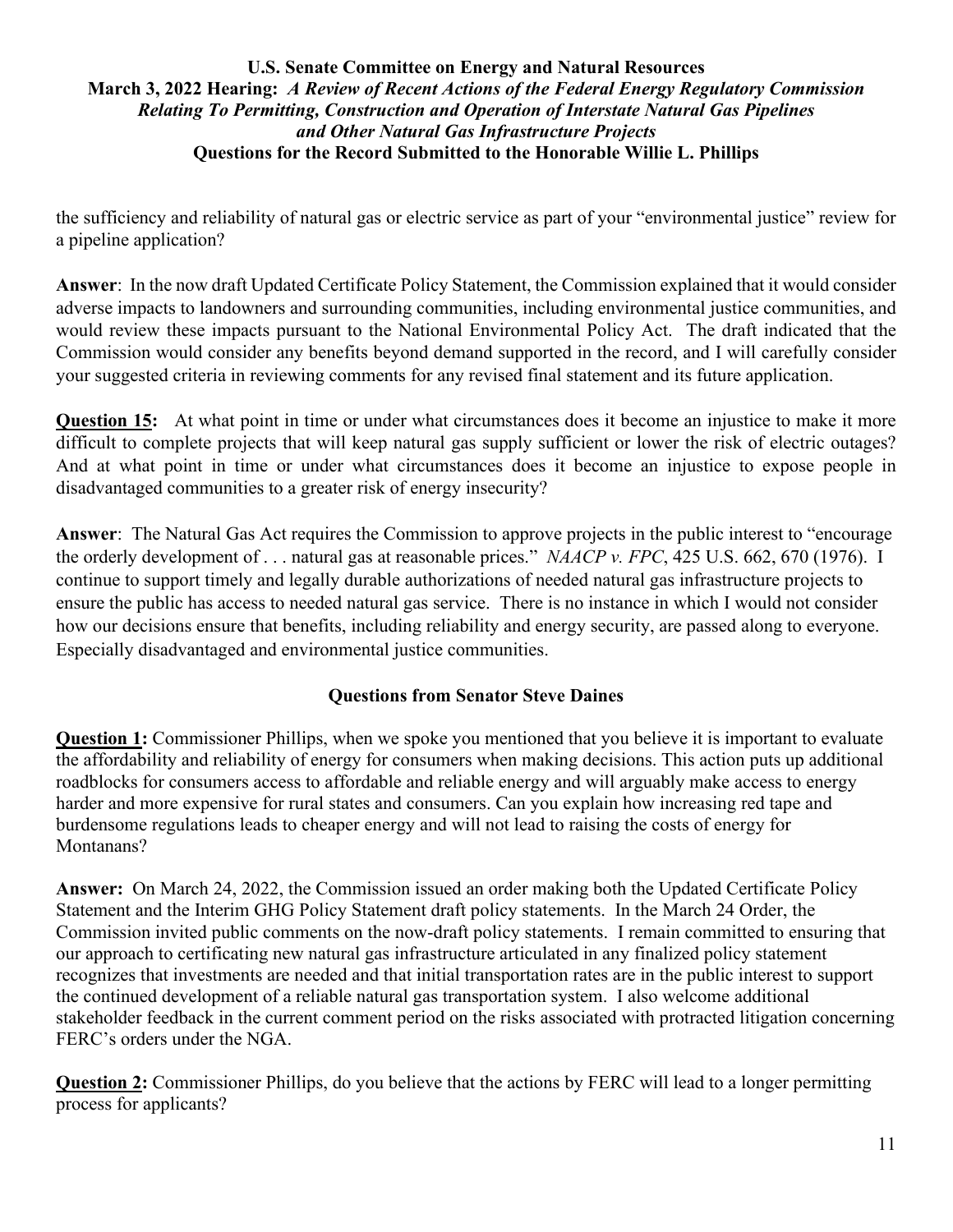**Answer**: As noted, the now draft policy statements are currently under consideration and I will carefully consider stakeholder concerns about a longer permitting process and the risks associated with protracted litigation.

**Question 3**: Commissioner Phillips, do you believe that the actions by FERC will lead to fewer or more approved pipeline certificates?

**Answer:** The now draft policy statements should not impact the number of pipeline projects being approved.

**Question 4**: Commissioner Phillips, what effect on consumer prices do you believe will result from FERC's recent actions?

**Answer**: The now draft policy statements should not impact consumer prices.

**Question 5**: Commissioner Phillips, what role did the effect on consumer prices play into your consideration of the two policy statements?

**Answer**: I considered the weight we should give to affiliate precedent agreements because of the possibility of manipulation with captive customers. In such situations, I support looking at additional evidence to determine whether the project is truly needed. I also planned to carefully consider the utility of, and costs associated with, mitigation, on a case-by-case basis as indicated in the now draft GHG Policy Statement. Additionally, I remain concerned about the cost associated with protracted litigation that ultimately are paid by consumers.

**Question 6**: Commissioner Phillips, do you believe that the actions taken by FERC could lead to less development, consumption and exports of U.S. natural gas and LNG?

**Answer:** No, I do not believe these draft policy statements will disrupt LNG exports or the natural gas industry generally. With regard to LNG, I recognize the geostrategic benefits associated with exporting increased LNG to our allies.

**Question 7**: Commissioner Phillips, do you believe that the policy statements passed by FERC constitute a "rule" under the Congressional Rule Act?

**Answer**: My understanding is that the CRA's definition of rule includes policy statements, including the Updated Certificate Policy Statement and Interim GHG Policy Statement. Both policy statements are now in draft form and we are soliciting comments.

**Question 8**: Commissioner Phillips, the 1999 policy statement was passed at FERC with bipartisan support. Do you believe that this partisan action by FERC weakens or undermines the rule, leaving it open to be rolled back at a future date?